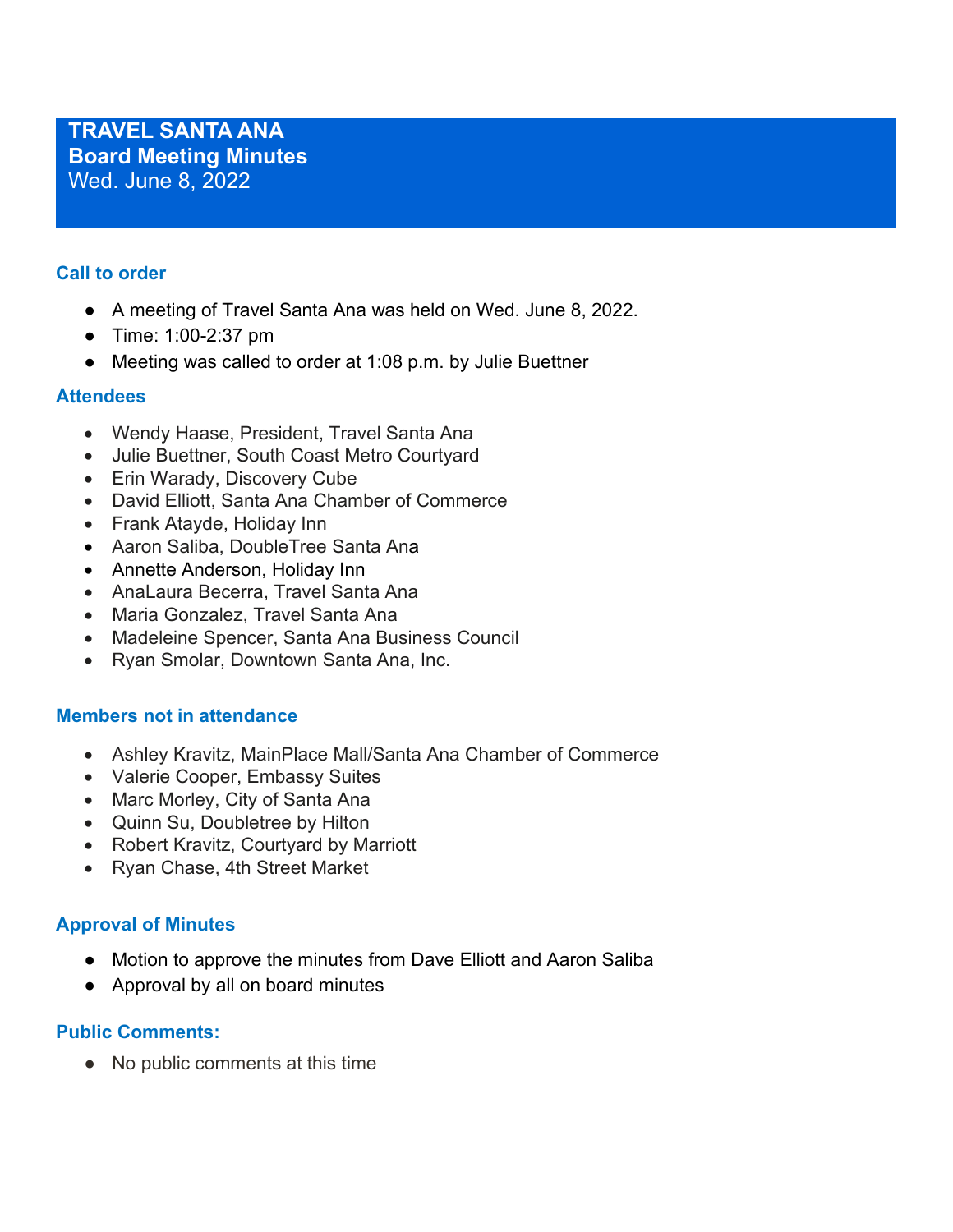# **Reports**

## • **Chair Report (Julie Buettner)**

- $\circ$  Introduced Maria Gonzalez Travel Santa Ana's new content and community engagement manager.
- $\circ$  South Coast Metro Alliance hosting the Business Police Partnership meeting on June 9 at Costa Mesa Marriott at 11:45am

## ● **Financial Report (Julie Buettner)**

- $\circ$  Travel Santa Ana currently has = \$780,420 in the bank.
- Including a savings account with 8% reserves.
- $\circ$  April TMD revenue is \$87,392. TMD revenue is typically deposited the third week of the month and is not included in the May financials.
- Financials approved Dave Elliott and Frank Atayde.

## **Presidents Report (Wendy Haase)**

#### **Expedia**

- $\circ$  For the month of May, the campaign generated 2,758 room nights resulting in \$462,895 in hotel revenue.
- $\circ$  Travel Santa Ana has been participating/supporting this Visit California co-op campaign since September and will continue to do so through this month.
- $\circ$  Since September, the campaign has resulted in 19,134 room nights and \$2,712,337 in hotel revenue.
- o The Travel Santa Ana individual campaign will begin July 1. And the CA international marketing co-op is currently running through September.

## **May 2022 Visitor Analysis**

- According to data collected by Zartico, of the 17,405 visitor devices tracked, 77.4% of visitors stayed overnight, a slight increase of 6% over May 2021.
- The top out-of-state markets are Phoenix and in-state Los Angeles. *(See full report)*

## **Website**

- May received 1,150 pageviews, a 72% increase over April.
- The top 5 pages being events, eat, play, arts-culture, and about Travel Santa Ana.

## **OC Sports Commission**

- o The OC Sports Commission will increase the number of sporting events and meetings booked in the destination and will positively influence the economy.
- o TEAM tourism, events, advocacy, marketing
- o Travel Santa Ana is recommending a "Grand Slam" partnership for \$5,000 per year three-year commitment. Partnership begins July 1, with a \$2,500 payment, \$5,000 is due for 2023 January.

## **Projects**

o Capturing video and images during OC Pride.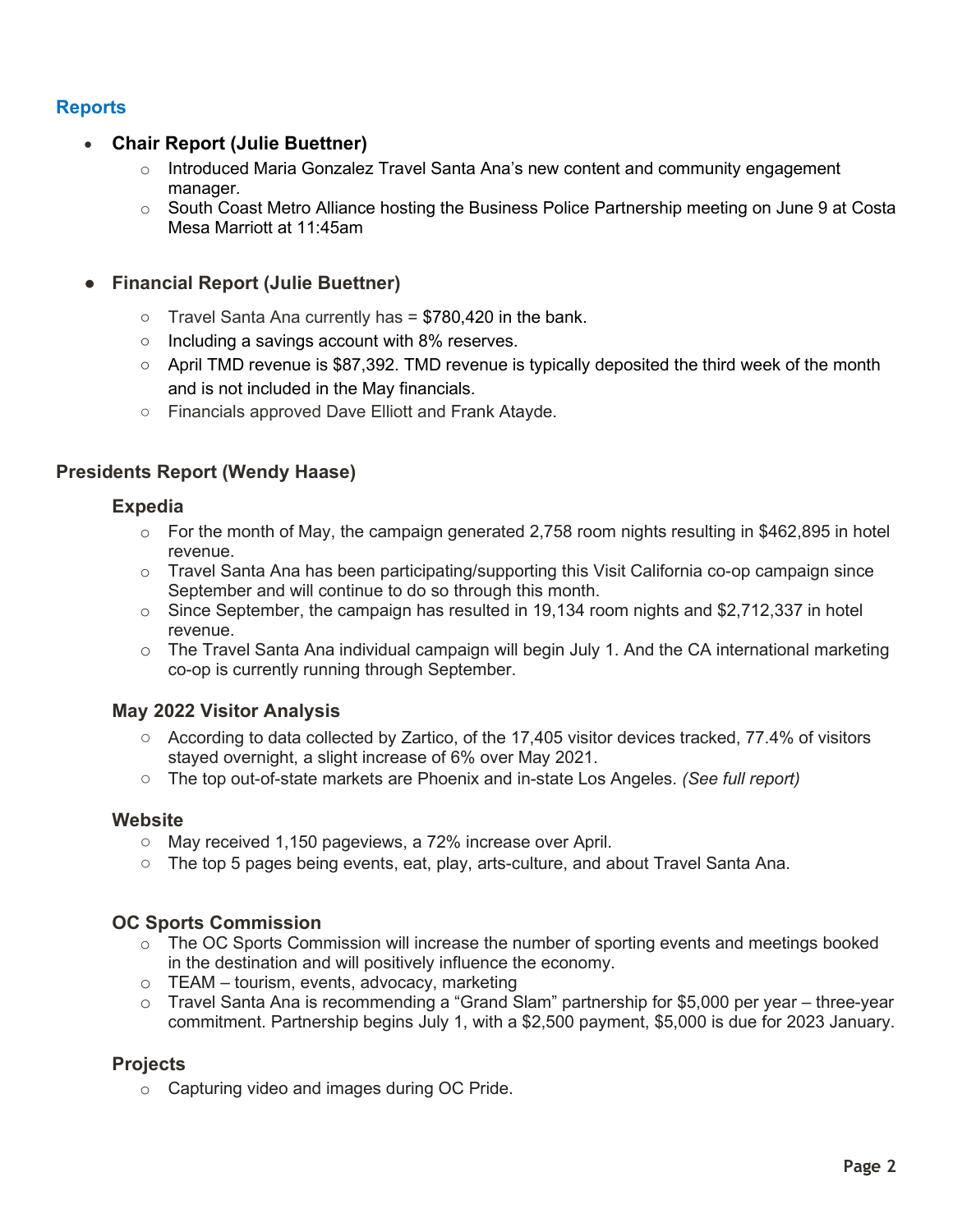#### **Recent meetings**

- OC Sports Commission
- TwoSix Digital is coaching Maria on digital marketing for a destination.
- OC Community Leadership Summit

#### **Upcoming meetings/events**

- Southcoast Metro Alliance Business/Police meeting, June 9
- Cultivar Brands (cannabis tourism)
- Visit Newport Beach's inaugural tourism outlook breakfast

#### **Director of Sales Report (AnaLaura Becerra)**

- East Coast Roadshow attended show with Visit California on the state of meetings and meeting planners within CA to promote Santa Ana. (See report).
- Completed site visits and in-person introductions to 10 hotels.
- Completed contracting attendance to upcoming tradeshows for second part of 2022.
- Personal calls to third party meeting planners to notify about Santa Ana, starting with all members of CalSAE.
- Participated in MPIOC's Board Retreat, planning for upcoming fiscal year as VP of membership.
- Arts & Economic Prosperity Study

#### **Upcoming meetings/events**

- o MPI WEC (World Educational Conference) in San Francisco, June 20-23
- o Attending Visit California's "Meet what's possible" activation in San Francisco, during MPI
- o MPIOC Board installation at Balboa Bay Club

#### **New Business**

- $\circ$  Stewart Colovin, MMGY Global, presented the results of the branding initiative.
- o Presentation included "Brand Architecture":
	- **Brand Essence, "United by Originality"**
	- **Brand Values, "Original, Vibrant, Eclectic, Uniting, Loyal"**
	- **Brand Promise, "Santa Ana is made by us. For us. And everyone who wants to join us.** There's always a seat at our table for you. And nobody knows how to celebrate like we do."
	- Brand Experience, "Santa Ana Originality, A Culture of Cultures/A People of Peoples, City of Celebrations, Santa Ana True."
	- **Brand Voice "Proud, Fun, Welcoming, Unapologetic, True."**
	- **Presentation also included a "Brand Anthem" video.**

## **Unfinished business**

● No unfinished business at this time.